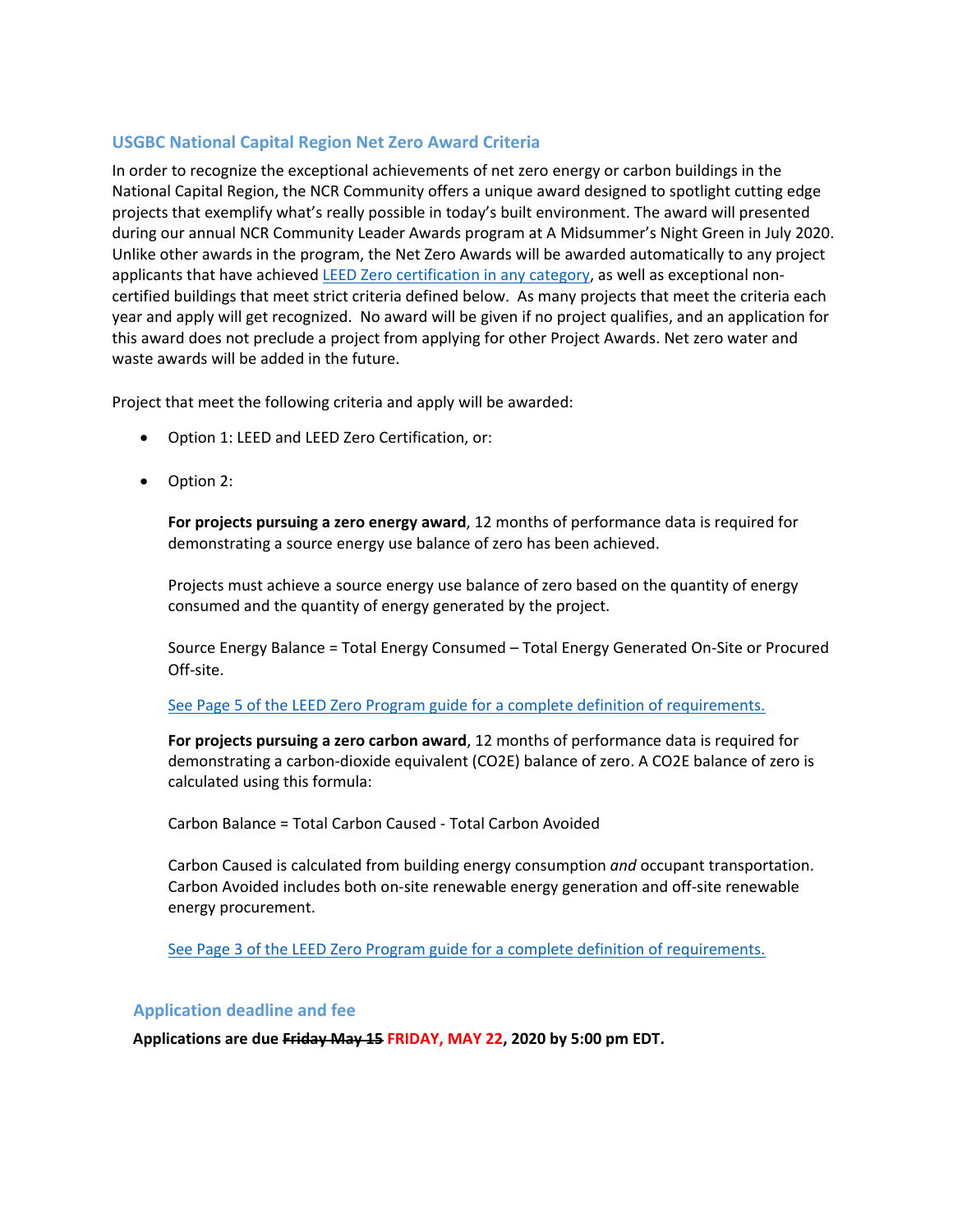The application fee is \$125 per project nominated. Payment must be received by the May  $1<sup>st</sup>$ deadline in order for the application to move forward for judging. To pay this fee, visi[t this website](https://ncrawards20.eventbrite.com/) and use the password *GreenWin20* to access the page.

# **Submission requirements**

*Please Note: If you are submitting multiple projects, you must submit a separate application form for each. Only fully completed forms will be considered.* 

#### **Application Process:**

In addition to the standard documents required for Project Award submission noted below, applicants must submit additional documentation that covers the following:

- Option 1: LEED and LEED Zero Scorecard and certification documentation, or:
- Option 2:
	- o 12 months of performance data demonstrating zero balance has been met according to above criteria, including documentation for each source of renewable energy included in calculations.
	- o Documentation of energy and building systems modeling used as a design tool to define EUI and building systems selection
	- o List energy and building systems considered and applied in the project, and offer the decision basis for what was implemented
	- o Explanation of how design intent considered operations required to maintain net zero energy operations over life of the building

## **Submission Format**

Projects should be submitted as PDFs, no more than (4) pages in length. Scorecards do not count toward the page length restriction. SUBMISSIONS OVER 4 PAGES WILL BE DISQUALIFIED.

#### **Executive Summary**

Provide an executive summary of the building's sustainable attributes. Include any unique or outstanding circumstances, challenges overcome, or innovative practices developed. Be sure to address all of the judging criteria.

## **Project Images**

At least 5 images should be included in the submission which provide an understanding of the implementation of the features noted in the project submission.

## **Online Form**

Projects must additionally complete an [online submission form.](https://usgbc.wufoo.com/forms/q16dh9wy024e1ac/) A PDF preview of the form is available o[n this page](https://www.amidsummernightsgreen.com/project-awards-criteria) (click the appropriate link above the yellow Apply Now button). Please note,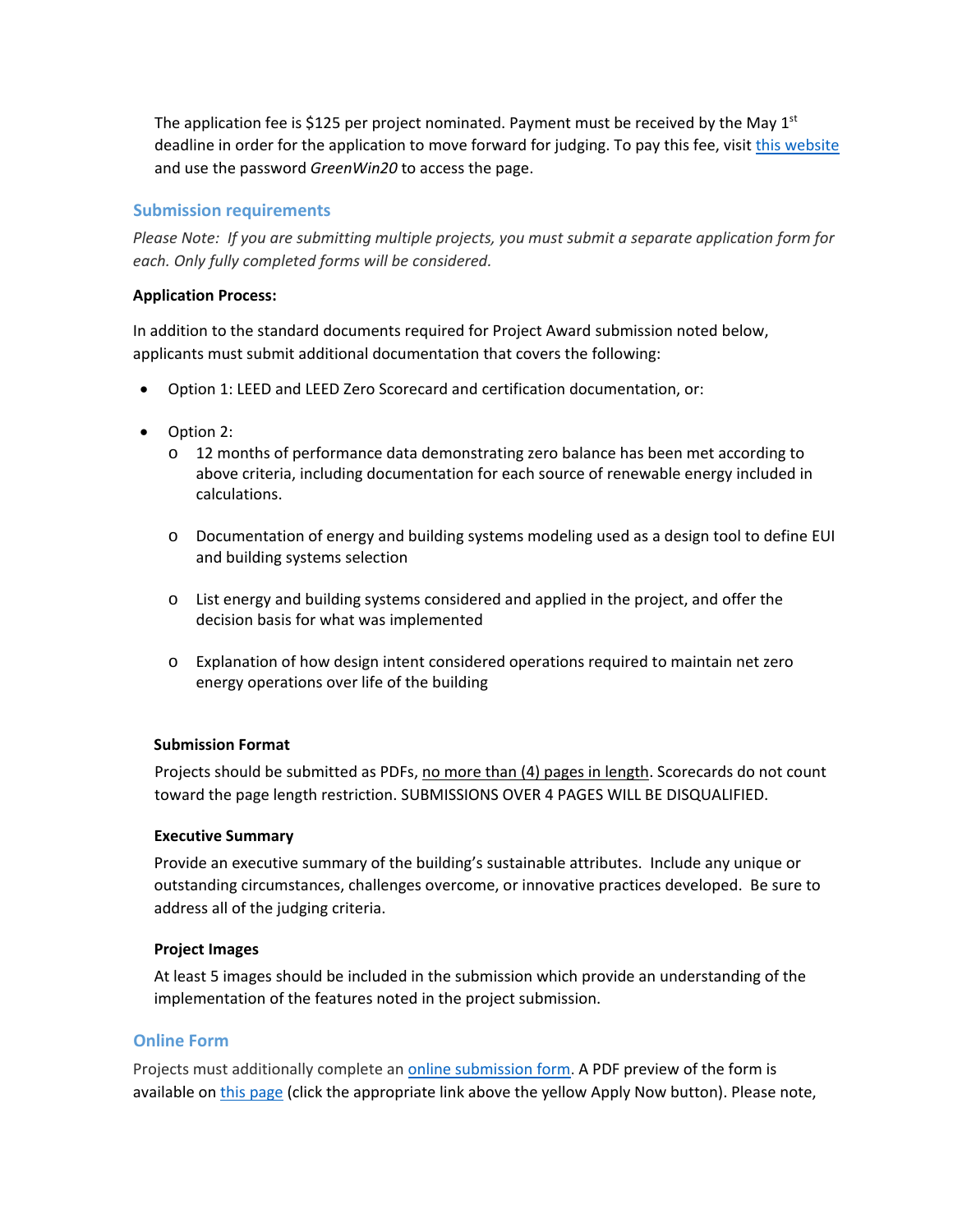the PDF version is for preview only. You must complete the online form for your submission to be received.

The online form will require disclosure of the following information:

# **Project Data**

Provide the following basic project data:

- Total Building Area (Gross Square Feet)
- Total Project Area (Gross Square Feet)
- Total number of full time on site employees/tenants/residents
- Estimated number of daily average visitors
- Year of original construction and (if applicable) substantial renovation
- Name of the applicant (must be an individual member of USGBC National Capital Region, or a USGBC National Capital Region **annual partner** employee)

#### **Project Team**

Submissions can list all project teams which made a measurable contribution to the project's sustainable success. Project team members listed in the award will be listed in the presentation of the award, and press releases related to the award. Teams you might list here include: Client, Design Firm, Executive Architect/Firm of Record, Landscape, Project Management, Sustainable Consultant, MEP Engineers, Structural Engineer, Commissioning Agent, IAQ Consultant, Lighting, Acoustic, Furniture, Other. **NOTE: Only one physical award is provided to the winning projects' application. Additional awards can be ordered.**

## **People's Choice Awards**

All project entries for the Net Zero Award may also be submitted in this additional category by providing additional required material. The winner will be selected by vote at A Midsummer Night's Green in July 2020.

Projects seeking to enter the People's Choice Award competition must pay an additional \$50 fee and provide a poster designed utilizing a provided template for display and public judging at A Midsummer Night's Green. Posters will also be on permanent display on the A Midsummer Night's Green website. If you are unable to provide a digital image of the poster design by the appropriate deadline *and* bring a poster to the awards program for judging at the event, you will forfeit your entry.

**Visi[t this webpage](https://www.amidsummernightsgreen.com/project-awards-criteria) to download the complete poster design template file (click the appropriate link above the yellow Apply Now button.)** All content needs to be on one side and should be large enough to read from about a foot away. We require using eco-friendly printing on recyclable poster board and mounting methods. USGBC NCR uses [CSI Printing](http://csi2.com/) and requests enviroboard, but you are free to find your own sustainable printer. **The deadline for submitting poster images for display on event website is June 1, 2020.**